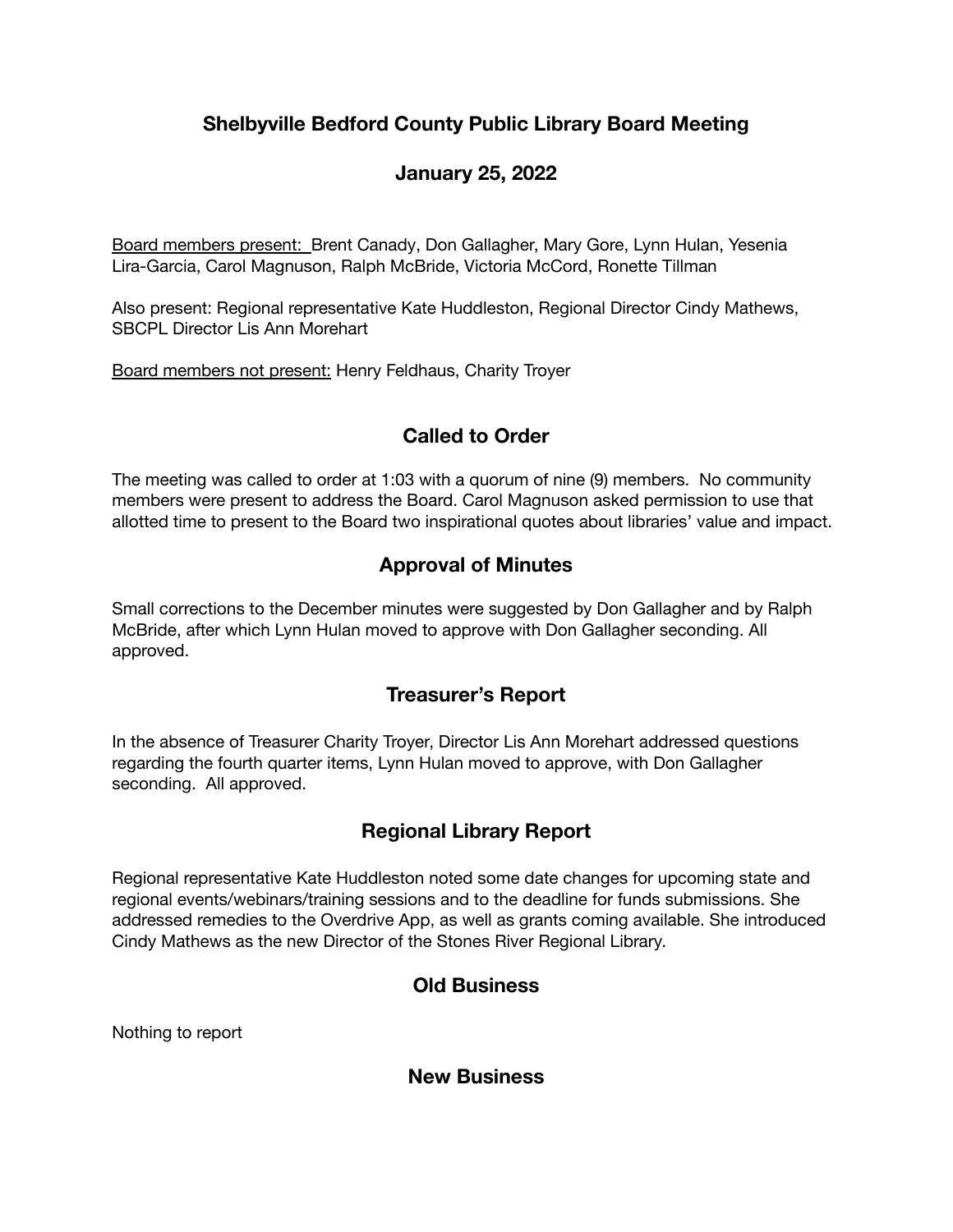Lis Ann Morehart announced that J's Cleaning Service had announced an increase in their price to \$1288 a month. Don Gallagher moved to approve the increase and Lynn Hulan seconded. All approved.

Lis Ann announced and presented a new policy amendment for the staff dress code. Vicki Mccord moved to approve and Ralph McBride seconded. All approved.

Lis Ann announced a change in the leasing of the copier providers, from Xerox to Novatech. Vicki McCord moved to approve, with Lynn Hulan seconding. All approved.

#### **Friends of the Library**

Nothing to report

#### **Personnel Committee**

Personnel Committee Chair Vicki McCord announced that the hiring of two new part time staff members is complete.

#### **Community Relations**

Nothing to report

#### **Property Committee**

Nothing to report

### **Library Director's Report**

Director Lis Ann Morehart presented her written narrative and addressed questions about the TOP Grant.

Carol Magnuson moved to adjourn, with Lynn Hulan seconding, All approved. The meeting was adjourned at 1:47pm.

**The next meeting will be February 22, 2022.**